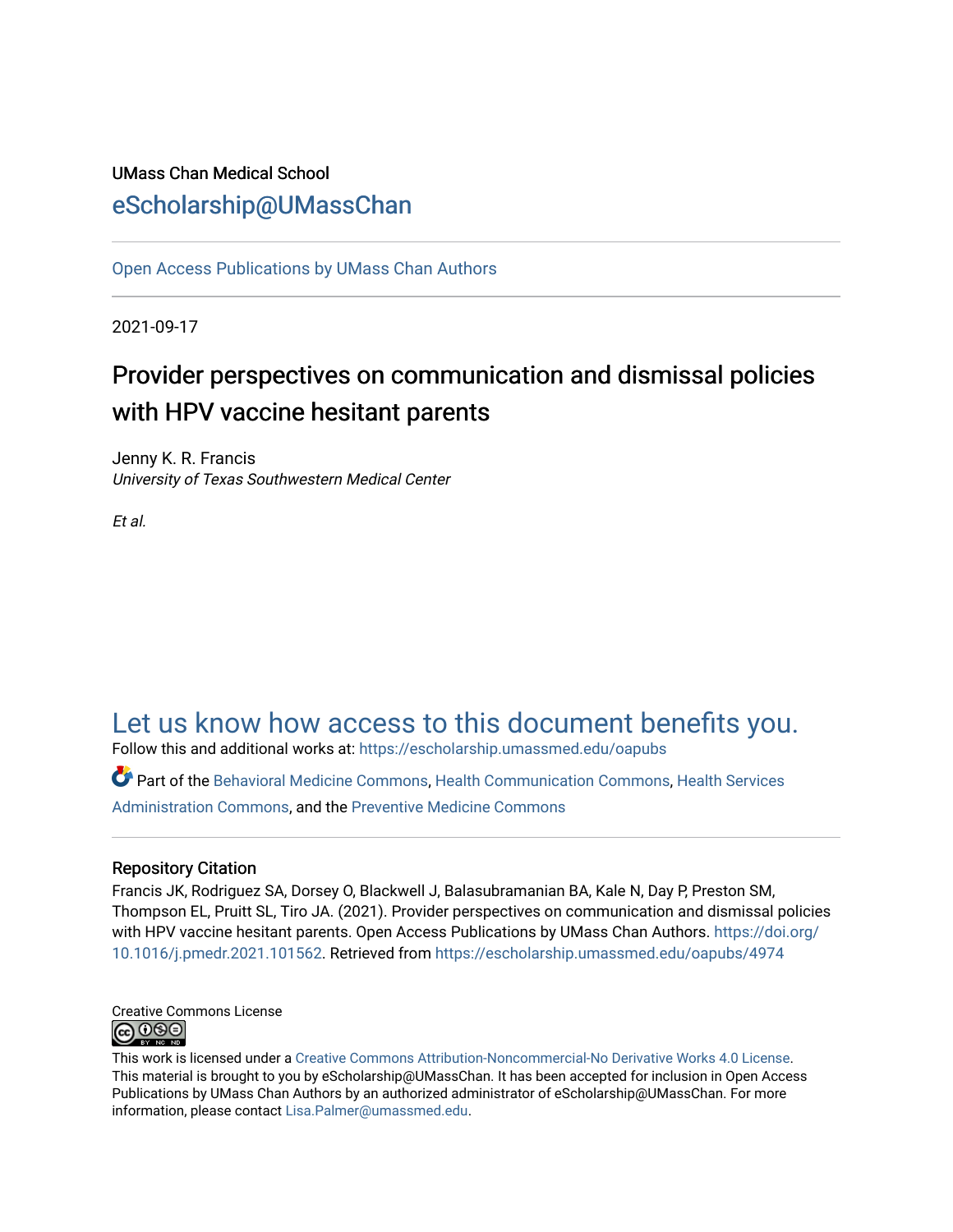

Contents lists available at [ScienceDirect](www.sciencedirect.com/science/journal/22113355)

# Preventive Medicine Reports



journal homepage: [www.elsevier.com/locate/pmedr](https://www.elsevier.com/locate/pmedr) 

# Provider perspectives on communication and dismissal policies with HPV vaccine hesitant parents

Jenny K.R. Francis <sup>a, b, \*</sup>, Serena A. Rodriguez <sup>c</sup>, Olivia Dorsey <sup>c</sup>, James-Michael Blackwell <sup>c</sup>, Bijal A. Balasubramanian $^{\tt d}$ , Neelima Kale  $^{\tt e}$ , Philip Day  $^{\tt f}$ , Sharice M. Preston $^{\tt g,h},$ Erika L. Thompson $^{\rm i}$ , Sandi L. Pruitt $^{\rm c}$ , Jasmin A. Tiro $^{\rm c}$ 

<sup>a</sup> *Department of Pediatrics, University of Texas Southwestern Medical Center, Dallas, TX* 

<sup>d</sup> *Department of Epidemiology, Human Genetics, and Environmental Science, UTHealth School of Public Health, Houston, TX* 

<sup>f</sup> *Department of Family Medicine and Community Health, University of Massachusetts Medical School, Worcester, MA* 

<sup>i</sup> *Department of Health Behavior and Health Systems, School of Public Health, University of North Texas Health Science Center, Fort Worth, TX* 

*Keywords:* 

ARTICLE INFO

Vaccine hesitancy HPV vaccine Dismissal policies

# ABSTRACT

Parental vaccine hesitancy is a growing concern. Less is known about provider or practice characteristics that encounter HPV-specific vaccine-hesitant parents, the providers' confidence in responding to HPV vaccine concerns, and the attitudes and use of vaccine dismissal policies (i.e., removing patients from the practice). North Texas providers completed an online survey. *Dependent variables* assessed: (1) percentage of HPV vaccine-hesitant parents encountered in practice defined as substantive, or high (≥11%, or among more than one out of ten adolescent patient encounters) versus low (≤10%) levels; (2) confidence in responding to 11 HPV vaccine concerns; (3) attitudes and use of vaccine dismissal policies. Chi-square and Fisher's exact tests were conducted. Among 156 providers, 29% reported high HPV vaccine hesitancy (≥11% of patient population). Overall, providers reported being "very confident" in addressing vaccine concerns (mean: 3.37 out of 4, SD: 0.57). Mean confidence scores were significantly higher for white (vs. non-white) providers and for pediatricians (vs. family practitioners). Providers were least confident in responding to parents' religious/personal beliefs (69%). Some providers (25%) agreed with policies that dismissed vaccine-hesitant parents after repeated counseling attempts. More providers used dismissal policies for childhood (19%) than adolescent (10%) immunizations. Provider communication training should include parental religious/personal beliefs to effectively address HPV vaccine hesitancy. Other regions should examine their HPV-specific vaccine hesitancy levels to understand how the use of dismissal policies might vary between adolescent and childhood immunizations.

#### **1. Introduction**

Despite their significant benefits in preventing many serious diseases, vaccines have come under increasing parental scrutiny due to concerns about safety and efficacy. ([Okita et al., 2020\)](#page-7-0) In 2019, the World Health Organization (WHO) defined vaccine hesitancy (delayed acceptance or refusal of a vaccine when available) as one of the top ten global health threats. [\(World Health Organization, 2019\)](#page-7-0) In the United States (U.S.), vaccine hesitancy has steadily increased. [\(Failure to](#page-7-0) 

[vaccinate and vaccine failure, 2019\)](#page-7-0) The American Academy of Pediatrics (AAP) found the proportion of providers reporting parental vaccine refusals of at least one vaccine in a typical month increased significantly from 74.5% in 2006 to 87% in 2013. ([Hough-Telford et al.,](#page-7-0)  [2016\)](#page-7-0) Refusal of all vaccines ranges from 2 to 5% across the U.S. with higher refusal in certain regions. [\(Gust et al., 2008; Elam-Evans et al.,](#page-7-0)  [2020\)](#page-7-0)

While some definitions of hesitancy have focused on the ultimate behavior of vaccine refusal, others have focused the definition of

<https://doi.org/10.1016/j.pmedr.2021.101562>

Available online 17 September 2021 2211-3355/© 2021 The Author(s). Published by Elsevier Inc. This is an open access article under the CC BY-NC-ND license [\(http://creativecommons.org/licenses/by-nc-nd/4.0/\)](http://creativecommons.org/licenses/by-nc-nd/4.0/). Received 12 April 2021; Received in revised form 10 September 2021; Accepted 12 September 2021

<sup>b</sup> *Children's Health, Dallas, TX* 

<sup>c</sup> *Department of Population and Data Sciences, University of Texas Southwestern Medical Center, Dallas, TX* 

<sup>e</sup> *Department of Family and Community Medicine, University of Kentucky College of Medicine, Lexington, KY* 

<sup>g</sup> *Department of Health Promotion and Behavioral Science, UTHealth School of Public Health, Dallas, TX* 

<sup>h</sup> *Center for Pediatric Population Health, UTHealth School of Public Health, Dallas, TX* 

<sup>\*</sup> Corresponding author at: Department of Pediatrics, 5323 Harry Hines Blvd., Dallas, TX 75390. *E-mail address:* [jenny.francis@utsouthwestern.edu](mailto:jenny.francis@utsouthwestern.edu) (J.K.R. Francis).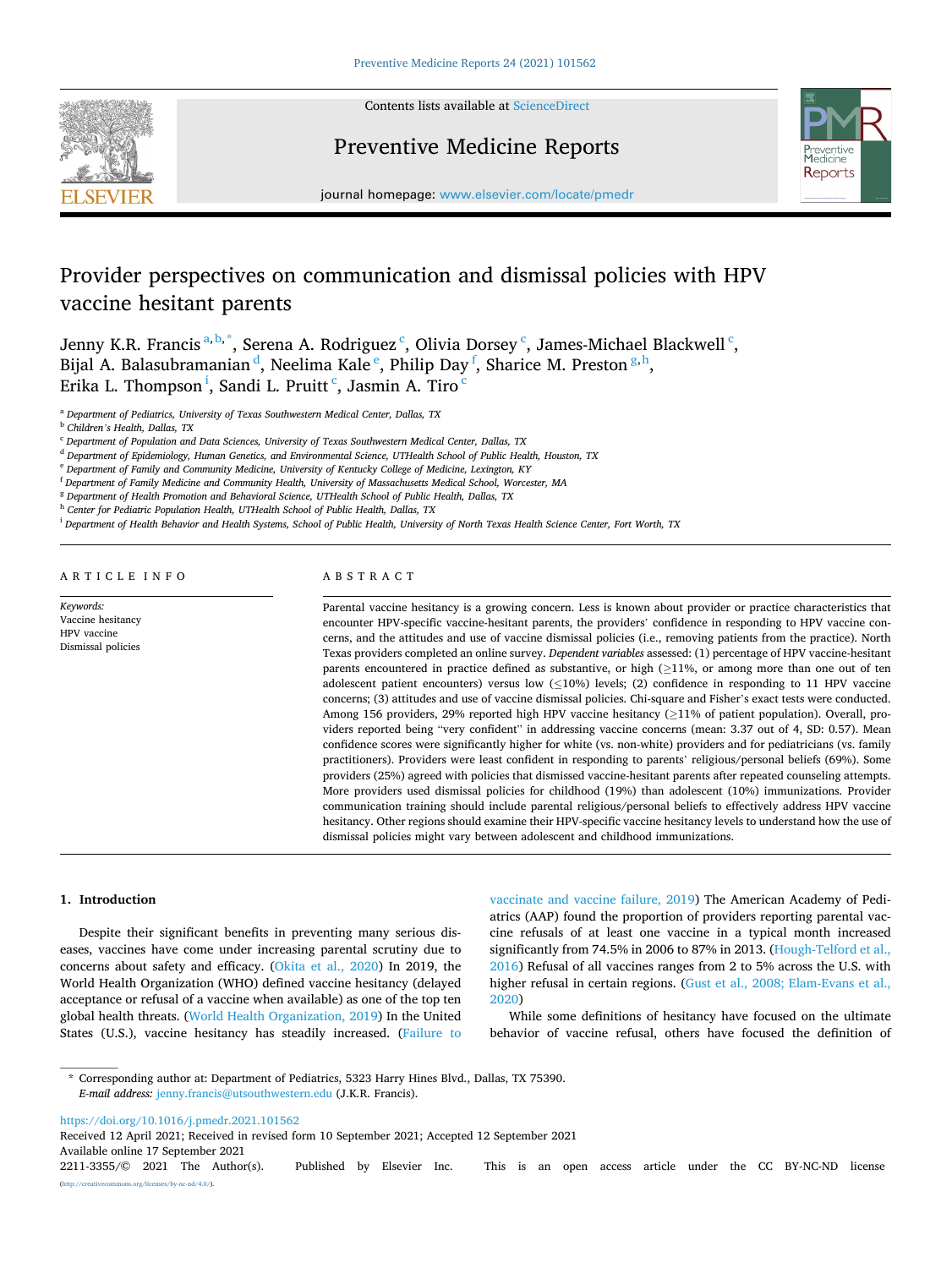hesitancy as attitudes or beliefs about vaccines. In a recent survey of parents of 6 months to *>*18 year-old children, a psychometrically validated Vaccine Hesitancy Scale (VHS) was used to assess for vaccine confidence and vaccine risks. Among US households, parents reported vaccine hesitancy was roughly 6.1% for routine childhood vaccines and 25.8% for influenza vaccines. [\(Kempe et al., 2020](#page-7-0)) It is challenging to determine vaccine hesitancy in specific regions, such as North Texas, due to sampling limitations and the survey focus of past studies. ([Conrey](#page-7-0)  [et al., 2020](#page-7-0)) For example, studies using data from the 2017 National Immunization Survey-Teen found that the up-to-date coverage was lowest in Dallas County (the largest county in the North Texas region) compared to the whole state and the US (35.7%, 39.7%, 48.6%, respectively). [\(Elam-Evans et al., 2020; Conrey et al., 2020](#page-7-0)) Unfortunately, there is not representative data on uptake for the rest of the North Texas region outside of Dallas. However, others have noted that parental filing of non-medical exemptions for school-required vaccines based on religious, philosophical or personal beliefs is an indirect measure of vaccine hesitancy ([Olive et al., 2018; Conis, 2020\)](#page-7-0) and North Texas has some of highest numbers of non-medical exemptions filings in the state. ([Roberts et al., 2015\)](#page-7-0) The degree of vaccine hesitancy in the North Texas region is unknown and worthy of investigation.

Of the three routinely recommended adolescent vaccines, national studies reveal lower parental acceptance of the HPV vaccine compared to the meningococcal and Tdap vaccines. [\(Walker et al., 2019](#page-7-0)) HPV vaccination is the only recommended adolescent vaccine failing to reach the U.S. Healthy People 2020 goal of 80% coverage. [\(Office of disease](#page-7-0)  [prevention and health promotion, 2019\)](#page-7-0) In addition to hesitancy, uptake differences between the HPV vaccine and other adolescent vaccines may be due to parental factors such as beliefs about the safety, effectiveness, or need for the HPV vaccine or provider factors such as communication about the vaccine. ([Rodriguez et al., 2020](#page-7-0))

Persistent, high-quality provider communication about the importance of vaccination is the most consistent predictor of adolescent HPV vaccine initiation. ([Mullins et al., 2013; Shay et al., 2018](#page-7-0)) Many providers, however, struggle to communicate with families about the HPV vaccine. ([Paterson et al., 2016; Hswen et al., 2017; Witteman, 2015\)](#page-7-0) Healthcare providers' knowledge and attitudes about vaccines are important determinants of their intentions to recommend the vaccine to families. [\(Dube, 2017\)](#page-7-0) While provider-patient communication is a component of most medical education curricula, some providers express low confidence in their ability to influence parents regarding vaccination, ([Leung et al., 2019\)](#page-7-0) and many do not have a systematic patientcentered approach to increase vaccination. [\(Walling et al., 2019; Gil](#page-7-0)[key et al., 2019](#page-7-0)) Several educational materials about communication by professional and governmental organizations are available. [\(Centers for](#page-7-0)  [Disease Control and Prevention, 2018; American Academy of Pediatrics,](#page-7-0)  [2018\)](#page-7-0) Less than half of the training resources include communication skills training to manage hesitant parents. ([Kornides et al., 2017; Cates](#page-7-0)  [et al., 2020\)](#page-7-0) Resources mostly focus on the HPV vaccine as a cancer prevention tool and presumptively bundle the HPV vaccine with other recommended adolescent vaccines or focus on motivational interviewing tactics. [\(Bernstein and Bocchini, 2017; Reno et al., 2018; Gilkey and](#page-7-0)  [McRee, 2016\)](#page-7-0)

Given the continued surge of parental vaccine hesitancy, vaccinehesitant families might seek out providers who allow for delays or selection of certain vaccines. ([Edwards and Hackell, 2016](#page-7-0)) On the other hand, vaccine dismissal policies have emerged as a controversial strategy to manage hesitancy. [\(OLeary et al., 2015; Leask and Kinnersley,](#page-7-0)  [2015\)](#page-7-0) Dismissal policies document how providers can "let go" or refuse to treat and remove families from the practice if the parents continue to refuse to vaccinate their child after repeated counseling attempts. ([Alexander et al., 2016](#page-7-0)) Nationally, 21% of pediatricians and 4% of family physicians reported dismissing families if they refused  $\geq 1$  infant vaccine. [\(OLeary et al., 2015\)](#page-7-0) To date, no study to our knowledge has examined the use of dismissal policies specifically for adolescent vaccines.

With vaccine hesitancy increasing and the debate about dismissal policies growing, this study makes an important contribution by examining provider-reported: 1) estimates of vaccine-hesitant families encountered in practice; 2) confidence in responding to HPV vaccine concerns; 3) attitudes towards and use of dismissal policies for adolescent vaccines in North Texas.

### **2. Materials and methods**

This cross-sectional study was a component of the Harold C. Simmons Comprehensive Cancer Center's environmental scan assessing HPV vaccination attitudes and behaviors among diverse stakeholders in North Texas and part of a nationwide initiative to examine HPV vaccination attitudes and behaviors. The University of Texas Southwestern Medical Center Institutional Review Board approved this study (STU 092017-076).

# *2.1. Study design and setting*

North Texas family and pediatric providers were invited to participate in a 10-minute online survey. Potential respondents were identified through two regional professional societies and a large pediatric healthcare system. An email invitation was sent twice with a brief study description and a link to the survey between June 2018 and January 2019. Each respondent was offered a \$50 gift card for participation.

# *2.2. Participants and procedures*

Criteria for inclusion was being a family medicine or pediatric provider who delivered primary care including vaccination services to patients ages 11–17 years old. Providers were excluded if they reported practicing in an urgent care setting  $(n = 2)$ , did not offer the HPV vaccine  $(n = 28)$ , or did not see 11–17-year-olds in practice  $(n = 10)$ . We also excluded providers who did not estimate the number of vaccine-hesitant parents ( $n = 2$ ) in their practice as this was a dependent variable in our analysis ([Fig. 1](#page-3-0)**)**. The survey measured several domains with embedded skip patterns to minimize respondent burden ([Table 1](#page-3-0)).

# *2.3. Dependent variables*

We assessed four dependent variables: providers' 1) perceived percentage of HPV vaccine hesitant parents encountered in practice; 2) confidence in responding to parental HPV vaccine concerns; 3) attitudes towards dismissal policies; and 4) clinic's use of adolescent vaccine dismissal policies.

**Perceived parental vaccine hesitancy** towards adolescent vaccination was measured with two items asking providers to estimate the percentage of families with adolescents who: (1) "expressed concerns about adolescent vaccines in the last year," and (2) "refused adolescent vaccination in the last year." Thus, our operational definition was comprehensive in combining both perceptions about parental communication behaviors (i.e., how they express their hesitant attitudes) and experiences with refusals by families. Response options included: 0–5%, 6–10%, 11–25%, 26–50%, or *>*50%. For analyses, we dichotomized the provider sample into having a substantive, or "high vaccine hesitancy" patient population (≥11% of families who expressed concern or refused adolescent vaccination) versus "low" ( $\leq$ 10%). It is important to note that there is no gold standard or validated scale to assess providers' perceptions of vaccine refusals or hesitant attitudes encountered in practice. We applied a threshold of 11% based on the analytic approached used in past studies [\(Szilagyi et al., 2020\)](#page-7-0) and our sample's skewed response distribution. Specifically, national data reported 2–5% of parents refuse all vaccines ([Gust et al., 2008; Elam-Evans et al., 2020\)](#page-7-0) and 23% report hesitant attitudes. [\(Szilagyi et al., 2020\)](#page-7-0) In reviewing our data, the natural split for both questions was between the "6–10%" and "11–25%" response categories. This threshold value of "≥11%" also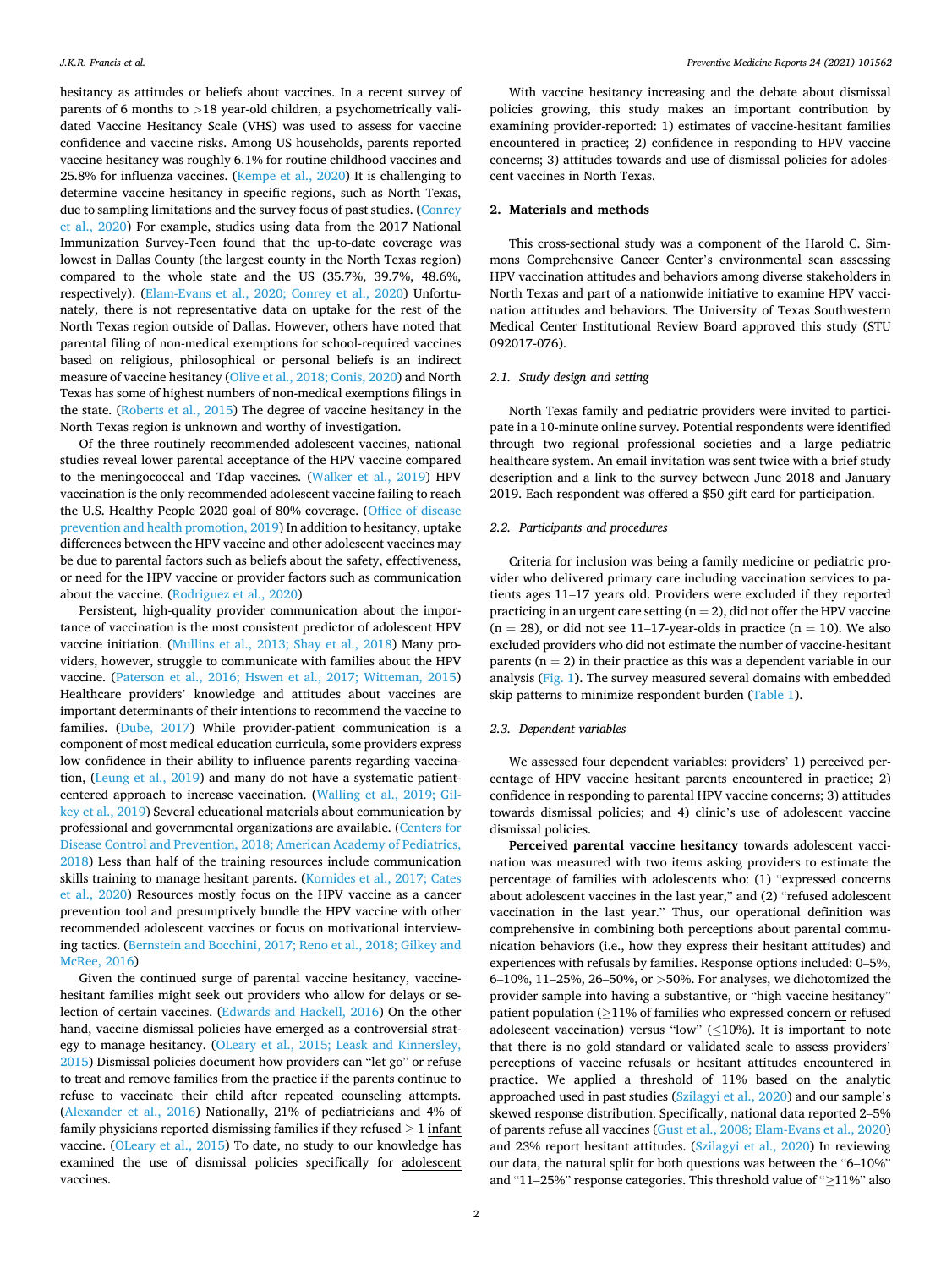<span id="page-3-0"></span>

**Fig. 1.** CONSORT Flow Diagram.

#### **Table 1**

Survey Flow of Constructs.

| Initial Descriptive Constructs         | <b>Example Questions</b>                                                                              |
|----------------------------------------|-------------------------------------------------------------------------------------------------------|
| Provider Demographics (8<br>items)     | What is your specialty?<br>How many years has it been since you completed<br>your residency training? |
| Practice Characteristics (17<br>items) | What is the geographical location of your main<br>clinical practice site?                             |
|                                        | Are you a Texas Vaccines for Children (TVFC)<br>provider?                                             |
|                                        | What is the most common patient payment<br>method for children in your clinic?                        |
| Patient Characteristics (3<br>items)   | What proportion of your patients are between<br>the ages $11-17$ years?                               |
|                                        | What is the estimated average number of patients<br>you see in a week?                                |
| <b>HPV Specific Constructs</b>         |                                                                                                       |
| Provider HPV                           | When discussing vaccination with parents of                                                           |
| Recommendation (16 items)              | 11-12-year-olds, I typically say (pick the phrase<br>that most closely approximates your approach)    |
| Vaccine Hesitancy Experience           | What percentage of families with adolescents                                                          |
| $(12$ items)                           | aged 11-17 years in your practice do you estimate<br>have expressed concerns about adolescent         |
|                                        | vaccines in the last year?                                                                            |
|                                        | What percentage of families with adolescents aged                                                     |
|                                        | 11-17 years in your practice do you estimate have<br>refused vaccination in the last year?            |
| Provider Attitudes about               | Providers should dismiss parents who refuse                                                           |
| Dismissals (2 items)                   | vaccination after repeated attempts to counsel and<br>education them. (Likert scale)                  |
|                                        | What are your reasons for dismissing families who                                                     |
|                                        | refuse vaccines? (Choose up to 2)                                                                     |
| Provider Behaviors with                | Does your practice or clinic dismiss families                                                         |
| Dismissals (3 items)                   | who continue to refuse childhood vaccination (up                                                      |
|                                        | to age 5) after numerous attempts at vaccine                                                          |
|                                        | counseling and education?                                                                             |
|                                        | Does your practice or clinic dismiss families who                                                     |
|                                        | continue to refuse adolescent vaccination after                                                       |
|                                        | numerous attempts at vaccine counseling and<br>education?                                             |
| Provider Confidence (11 items)         | See Fig. 2                                                                                            |
| Provider Tools (6 items)               | Please check any materials you use when                                                               |
|                                        | discussing the HPV vaccine with parents.                                                              |

pragmatically describes providers who experience vaccine hesitancy in more than one out of ten adolescent patient encounters.

**Providers' confidence** in responding to HPV vaccine concerns was

measured through an 11-item scale ( $\alpha$  = 0.94) with the following stem: "How confident are you in your ability to respond to parents who want to delay or refuse the HPV vaccine because…" The 11 reasons for delaying/refusing were based on parent-reported concerns about HPV vaccination in the National Immunization Survey-Teen. ([Elam-Evans](#page-7-0)  [et al., 2020\)](#page-7-0) Response options were measured on a 4-point Likert scale ranging from "not at all confident" to "very confident."

**Vaccine dismissal policies** were measured with items that distinguished between behaviors and attitudes. First, providers were asked whether they encountered parents who accept all adolescent vaccines but refuse the HPV vaccine in the past 12 months. After focusing providers on this experience with the HPV vaccine, providers were asked if they agreed/disagreed with this statement: "Providers should dismiss parents who refuse vaccination after repeated attempts to counsel and educate". Then, two items asked about dismissal behaviors or policies specific to age groups: "Does your practice or clinic dismiss families who continue to refuse [childhood vaccines (up to age 5)/adolescent vaccines] after numerous attempts at vaccine counseling and education." Response items included yes, no, or I don't know. Providers were also asked to list the top three reasons parents refuse adolescent vaccines and specifically the HPV vaccine.

## *2.4. Independent variables*

Both provider and their practice characteristics were measured. Provider characteristics included specialty, years since training, race/ ethnicity, age and sex. Practice characteristics included practice type, urban versus suburban/rural location, most common type of payor, participation in the Vaccines for Children (VFC) program (a federal-state partnership to cover the cost of recommended vaccines for qualifying families), proportion of patients seen on an average week, the estimated distribution of patients' race/ethnicity within a practice, and the percent of patients aged 11–17 years old seen in their practice.

#### *2.5. Analysis*

Categorical outcomes were compared using chi-square or Fisher's exact tests. For the first analysis, we compared characteristics of practices with high versus low vaccine-hesitant patient populations. Next, providers' confidence in responding to 11 different HPV vaccine concerns was ordered by rank to show least to most confidence, and then cross-tabulated with provider and practice characteristics that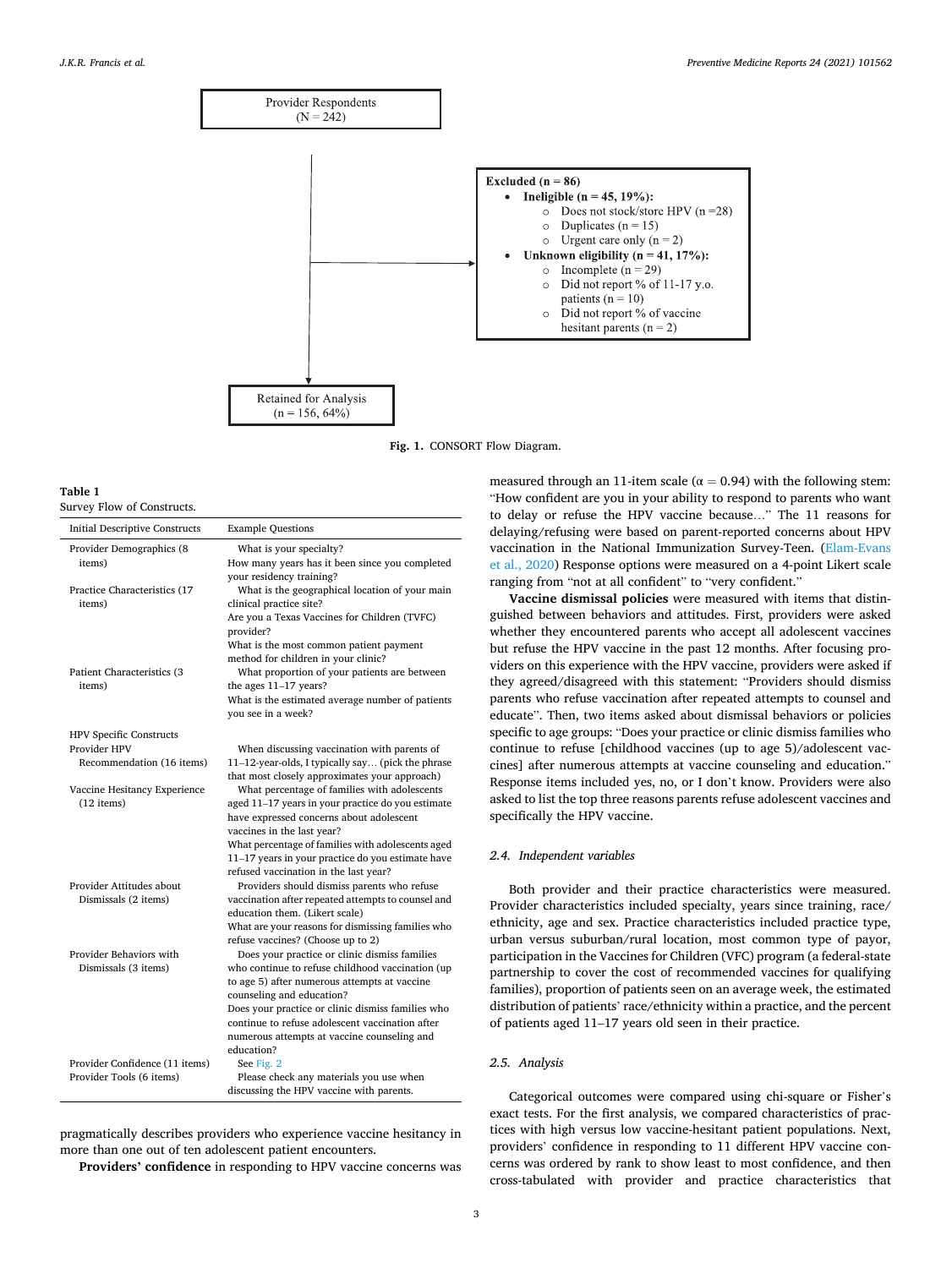conceptually might be associated with mean confidence scores. Finally, attitudes towards clinic dismissal policies and use of adolescent vaccine dismissal policies were described as frequencies. All analyses were carried out using SAS (Institute Inc 2013 SAS/ACCESS® 9.4 Interface to ADABAS: Cary, NC).

#### **3. Results**

Of the 242 providers who completed the survey, 156 (65%) were eligible for analysis. Reasons for ineligibility are noted in [Fig. 1](#page-3-0). Most respondents were family physicians (76%), few were advanced practice provider (4.5%), half were in practice less than 10 years (48%), and half were female (53%). There were no demographic differences between providers excluded and included in analyses.

A third of providers (46/156 = 30%) reported that  $\geq$  11% of parents of adolescents in their practice expressed HPV vaccine hesitancy (hereafter labeled the high hesitancy group). There were no differences in provider or practice characteristics between the high and low hesitancy groups (Table 2).

Overall, providers reported being "very confident" in addressing a range of vaccine concerns (mean: 3.37 out of 4, SD: 0.57; [Fig. 2\)](#page-6-0). Reported mean confidence scores were significantly higher for providers who were white (3.5, 95% Confidence Interval [CI] 3.4–3.6) vs. nonwhite (3.3, 95% CI 3.1–3.4,  $p = 0.03$ ), and pediatricians (3.6, 95% CI 3.4–3.8) vs. family practitioners (3.3, 95% CI 3.2–3.4, p = 0.01).

When confidence items were investigated individually, providers were most confident (64% report very confident vs. 36% not at all/ slightly/moderately confident) in responding to parents about the appropriateness of recommending the HPV vaccine for a child who is not sexually active. Providers were least confident in responding to hesitant parents' religious/personal beliefs about the HPV vaccine (69% were not at all/slightly/moderately confident). Of note, similar numbers of providers were less confident responding to parents' misinformation obtained from the Internet/social media or the news, as well as responding to lasting health problems due to the HPV vaccine (range 51–52% not at all/slightly/moderately confident). We cross-tabulated each individual confidence item by the perceived percentage of hesitant parents and found the providers in the high hesitancy group setting (≥11% of parents) were more likely to report being "very confident" at addressing parents' religious/personal beliefs compared to providers classified into the low hesitancy group ( $p = 0.03$ ). There were no significant differences in either group's confidence to address misinformation on the Internet/social media ( $p = 0.70$ ).

Finally, most providers (86%) reported encountering parents who accepted other recommended adolescent vaccines and specifically refused HPV in the past 12 months. A quarter (25%) of providers reported agreement with policies that dismiss hesitant parents after repeated counseling and educational attempts. More providers reported their clinic uses a dismissal policy for childhood immunizations (19%) than for adolescent immunizations (10%). According to providers, the most commonly endorsed reasons why parents refuse adolescent vaccines in general and the HPV vaccine specifically were safety concerns and beliefs about the vaccine(s) were not needed ([Table 3\)](#page-6-0).

## **4. Discussion**

Almost a third (29.5%) of North Texas family medicine and pediatric providers reported encountering a sizeable number of HPV vaccinehesitant parents ( $\geq$ 11% of families in their practice). The cutoff of 11% to define high or low levels of vaccine-hesitant families provides a conservative boundary that doubles the national average of 2–5% of parents refusing all vaccines. ([Gust et al., 2008; Elam-Evans et al., 2020\)](#page-7-0) With the recent COVID pandemic, attention to vaccine hesitancy and potential increase in hesitancy [\(Dudley et al., 2020](#page-7-0)) may, or may not, spill over to HPV specific hesitancy. This study collected survey data in 2018 and 20019, pre-COVID. Thus, more data on the intersection about **Table 2** 

| Provider and Practice Characteristics with High <sup>†</sup> or Low Levels of Families with |  |
|---------------------------------------------------------------------------------------------|--|
| Adolescent Vaccine Hesitancy.                                                               |  |

|                                                                 | Low<br>Hesitancy | High <sup>1</sup><br>Hesitancy | Total<br>$n = 156$       | p-<br>value       |
|-----------------------------------------------------------------|------------------|--------------------------------|--------------------------|-------------------|
|                                                                 | $n = 110$        | $n = 46$                       | $(\%)$                   |                   |
|                                                                 | (70.5%)          | (29.5%)                        |                          |                   |
| Provider Characteristics                                        |                  |                                |                          |                   |
| Specialty<br>Pediatrician                                       | 21 (19.1)        | 7 (15.2)                       | 28<br>(17.9)             | $0.28^{5}$        |
| Family Physician                                                | 86 (78.2)        | 35 (76.1)                      | 121<br>(77.6)            |                   |
| Nurse Practitioner/Physician<br>Assistant                       | 3(2.7)           | 4(8.7)                         | 7(4.5)                   |                   |
| Years Since Residency*                                          |                  |                                |                          |                   |
| In Training                                                     | 5(4.7)           | 2(4.8)                         | 7(4.6)                   | $0.93^{8}$        |
| $<$ 10 years                                                    | 45 (42.1)        | 19 (45.2)                      | 65<br>(43.0)             |                   |
| $10-19$ years                                                   | 24 (22.4)        | 11 (26.2)                      | 35<br>(23.2)             |                   |
| 20 years or more                                                | 28 (26.2)        | 8 (19.0)                       | 37<br>(24.5)             |                   |
| Not applicable, did not<br>complete residency training          | 5(4.7)           | 2(4.8)                         | 7 (4.6)                  |                   |
| Provider Gender                                                 |                  |                                |                          |                   |
| Female                                                          | 61 (55.5)        | 29 (63.0)                      | 90<br>(57.7)             | 0.63              |
| Male                                                            | 45 (40.9)        | 15 (32.6)                      | 60<br>(38.5)             |                   |
| Missing                                                         | 4(3.6)           | 2(4.3)                         | 6(3.8)                   |                   |
| Provider Race/Ethnicity<br>Asian Non-Hispanic                   | 30 (27.3)        | 10(21.7)                       | 40                       | 0.61 <sup>8</sup> |
| Black/African American Non-<br>Hispanic                         | 8(7.3)           | 2(4.3)                         | (25.6)<br>10(6.4)        |                   |
| Hispanic                                                        | 10 (9.1)         | 3(6.5)                         | 13 (8.3)                 |                   |
| Non-Hispanic White                                              | 58 (52.7)        | 31 (67.4)                      | 89<br>(57.1)             |                   |
| $Missing+$                                                      | 4(3.6)           | 0(0)                           | 4 (2.6)                  |                   |
| Provider Age Group<br>$<$ 31                                    |                  |                                |                          |                   |
|                                                                 | 21 (19.1)        | 11 (23.9)                      | 32<br>(20.5)             | 0.47              |
| 31–40                                                           | 32 (29.1)        | 16 (34.8)                      | 48<br>(30.8)             |                   |
| $41 - 50$                                                       | 22 (20.0)        | 10 (21.7)                      | 32<br>(20.5)             |                   |
| $51+$                                                           | 26 (23.6)        | 6 (13.0)                       | 32<br>(20.5)             |                   |
| Missing                                                         | 9(8.2)           | 3(6.5)                         | 12 (7.7)                 |                   |
| Practice Characteristics                                        |                  |                                |                          |                   |
| Practice Type<br>Academic/teaching clinic                       | 25 (22.7)        | 7(15.2)                        | 32                       | 0.39 <sup>3</sup> |
| Employed by health system                                       | 45 (40.9)        | 17 (37.0)                      | (20.5)<br>62             |                   |
| <b>Federally Qualified Health</b><br>Center or community health | 7(6.4)           | 2(4.3)                         | (39.7)<br>9 (5.77)       |                   |
| center<br>Independent solo/group/                               | 32 (29.1)        | 20 (43.5)                      | 52                       |                   |
| large group practice<br>Missing <sup>+</sup>                    | 1(0.9)           | 0(0)                           | (33.3)<br>1(0.6)         |                   |
| Practice Location<br>Rural/Suburban                             | 59 (53.6)        | 28 (60.9)                      | 87                       | 0.41              |
| Urban                                                           | 51 (46.4)        | 18 (39.1)                      | (55.8)<br>69             |                   |
|                                                                 |                  |                                | (44.2)                   |                   |
| Payor<br>Medicaid/Children's Health                             | 46 (41.8)        | 18 (39.1)                      | 64                       | 0.42              |
| Insurance Program (CHIP)<br>Private insurance                   | 59 (53.6)        | 28 (60.9)                      | (41.0)<br>87             |                   |
| Don't know                                                      | 5(4.5)           | 0(0.0)                         | (55.8)<br>5(3.2)         |                   |
|                                                                 |                  |                                | (continued on next page) |                   |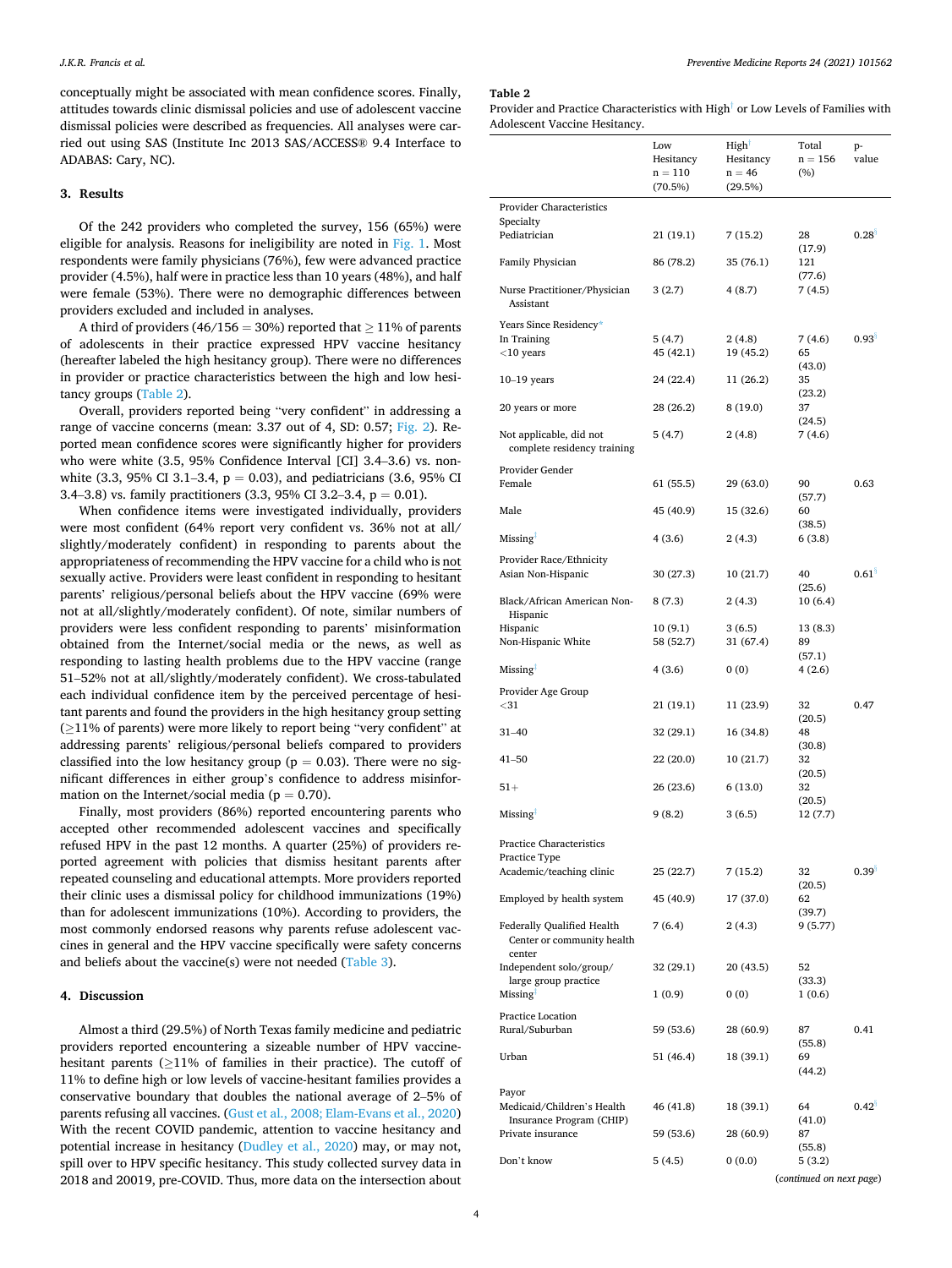#### <span id="page-5-0"></span>**Table 2** (*continued* )

|                                                            | Low<br>Hesitancy<br>$n = 110$<br>$(70.5\%)$ | High<br>Hesitancy<br>$n = 46$<br>(29.5%) | Total<br>$n = 156$<br>(%) | p-<br>value       |
|------------------------------------------------------------|---------------------------------------------|------------------------------------------|---------------------------|-------------------|
| Vaccines for Children Program Participant                  |                                             |                                          |                           |                   |
| No                                                         | 28(25.5)                                    | 13 (28.3)                                | 41<br>(26.3)              | 0.77              |
| Yes                                                        | 52 (47.3)                                   | 23 (50.0)                                | 75<br>(48.1)              |                   |
| Don't know                                                 | 30 (27.3)                                   | 10(21.7)                                 | 40<br>(25.6)              |                   |
| <b>Patient Characteristics</b><br><b>Patients Per Week</b> |                                             |                                          |                           |                   |
| Less than 25                                               | 14 (12.7)                                   | 6(13.0)                                  | 20<br>(12.8)              | 0.96              |
| 25–49                                                      | 26(23.6)                                    | 10(21.7)                                 | 36<br>(23.1)              |                   |
| 50 or more                                                 | 69 (62.7)                                   | 30 (65.2)                                | 99<br>(63.5)              |                   |
| Missing                                                    | 1(0.9)                                      | 0(0)                                     | 1(0.6)                    |                   |
| Patient Race/Ethnicity Majority                            |                                             |                                          |                           |                   |
| African American Non-<br>Hispanic                          | 10 (9.1)                                    | 2(4.3)                                   | 12(7.7)                   | 0.72 <sup>8</sup> |
| Hispanic                                                   | 25(22.7)                                    | 11 (23.9)                                | 36<br>(23.1)              |                   |
| White Non-Hispanic                                         | 64 (58.2)                                   | 30(65.2)                                 | 94<br>(60.3)              |                   |
| Don't know                                                 | 11(10.0)                                    | 3(6.5)                                   | 14 (9.0)                  |                   |
| Percent of Patients Between 11 and 17                      |                                             |                                          |                           |                   |
| Less than 10%                                              | 37 (33.6)                                   | 13 (28.3)                                | 50<br>(32.1)              | $0.10^{8}$        |
| 10%-19%                                                    | 39 (35.5)                                   | 11 (23.9)                                | 50<br>(32.1)              |                   |
| 20%-29%                                                    | 19 (17.3)                                   | 10(21.7)                                 | 29<br>(18.6)              |                   |
| 30%-39%                                                    | 8(7.3)                                      | 10(21.7)                                 | 18<br>(11.5)              |                   |
| >40%                                                       | 7(6.4)                                      | 2(4.3)                                   | 9(5.8)                    |                   |

Among 151 respondents who reported participating in a residency program.  $\dagger$  High hesitancy is defined as providers reporting a patient population with  $\geq$ 

11% of families who expressed concern or refused adolescent vaccination versus "low" (≤10%).

‡ Missing not included in chi-square or Fisher's exact test statistic.

 $^\S$  Denotes Fisher's exact test statistic.

general vaccine hesitancy and vaccines against specific diseases is needed to understand effective communication strategies for providers.

Across the U.S., prevalence of vaccine hesitancy varies, and may in part stem from variation in the operational definition used. [\(Edwards](#page-7-0)  [and Hackell, 2016](#page-7-0)) Across the globe, the WHO and the United Nations Children's Fund (UNICEF) jointly determined that vaccine hesitancy is common (*>*90% of countries) and varies by country income level, by WHO region, and has been increasing over time. ([Lane et al., 2018\)](#page-7-0) This study shows that a regional cohort of North Texas providers from rural and urban areas, across pediatric and family medicine practices, experience similar rates of HPV vaccine hesitancy despite differences in practice type and location. Most providers (86%) in this study encountered parents who accepted other recommended adolescent vaccines and specifically refused HPV in the past 12 months. A recent national survey of physicians found that the proportion reporting a parental HPV vaccine refusal or deferral rate of *>*50% ranged from 3% to 36% and varied when the question specified different patient ages (11–12, 13–14, 15+ years old) and when analytically stratified by sex of the patient and provider specialty (pediatricians, family medicine). ([Kempe et al., 2019\)](#page-8-0) Differences in survey methodology (i.e., specification of patient age when measuring refusal/deferral, and inclusion of communications expressing vaccine concerns) between the national survey and the present study might explain the variation in results.

This study was the first to determine where providers have the least

amount of confidence by assessing 11 different topics about vaccine concerns that may require counseling. In Texas, where HPV uptake is lower than most of the U.S., ([Elam-Evans et al., 2020\)](#page-7-0) providers were most confident in responding to parents about the appropriateness of recommending the HPV vaccine for a child who is not sexually active, and least confident in responding to hesitant parents' religious/personal beliefs and misinformation on the Internet or social media. Of note, providers encountering more parents with hesitancy felt more confident discussing parents' religious and personal beliefs. Having to repeatedly communicate about challenging vaccination topics may improve provider confidence and self-efficacy. This may explain why pediatricians reported higher confidence than family medicine clinicians, who likely see fewer adolescents and may have less opportunity to exercise this communication skill.

Most of the providers who participated in this study were family physicians. The American Academy of Family Physicians suggests strategies for overcoming vaccine hesitancy include giving strong, favorable vaccine recommendations and to face ambivalence as a "friend" as ambivalence suggests room for the patient/parent to consider vaccination. [\(Loehr and Savoy, 2016](#page-8-0)) Future provider education efforts should focus specifically on building skills to address topics with the lowest levels of confidence. These efforts should employ interactive training components that allow for self-guided assessment and practice to address each provider's specific needs as this learner-centered approach will facilitate real-world application.

While many resources provide scripts for specific HPV scenarios, ([Centers for Disease Control and Prevention, 2018; American Academy](#page-7-0)  [of Pediatrics, 2018](#page-7-0)) their efficacy and level of utilization is largely unknown. Simply providing providers with talking points or scripts may not be enough as demonstrated by a randomized control trial to test a physician-targeted communication intervention that resulted in no detectable effect in reducing maternal vaccine hesitancy or increasing physicians' confidence in communicating with vaccine-hesitant parents. ([Henrikson et al., 2015](#page-8-0)) Another study analyzed the content of different web-based Continuing Medical Education (CME) activities. Most lacked substantive content on how to change communication behaviors to improve HPV vaccine delivery. [\(Kornides et al., 2017\)](#page-7-0) Finally, another study measured provider satisfaction with online course material after an average of 6 h spent with online material, 47% of providers reported being "much more likely" or "more likely" to recommend the vaccine. ([Cates et al., 2020](#page-7-0))

Available materials are often evaluated with cognitive outcomes (willingness to recommend) and do not assess communication skills or if providers leave the training feeling confident or prepared to respond to hesitancy. Efforts should start earlier in the medical education process, perhaps with the National Board of Medical Examiners (NBME), ensuring evaluation of provider communication competency and use of different strategies. With such a reorientation, providers could be evaluated on connecting with patients, confidence in their interviewing skills with techniques to promote behavioral changes, and responding to difficult patients or scenarios.

Finally, we found dismissal policies for adolescent immunizations are used less often when compared to dismissal policies for childhood immunizations, despite HPV having the lowest uptake of any recommended vaccine. [\(Elam-Evans et al., 2020](#page-7-0)) While all vaccines, in general, are important to prevent negative health outcomes, the HPV vaccine is the only vaccine shown to prevent six different types of cancer. Many feel the HPV vaccine should be held to the same public health "esteem" as the other vaccines. Dismissal policies, even for adolescent vaccines, are a potential strategy for providers who want to promote the importance of vaccines, attest to their safety, and minimize the time spent convincing hesitant families to vaccinate.

Conversely, some providers consider dismissal policies as excessive, controversial and ethically problematic. [\(Hendrix et al., 2016\)](#page-8-0) Instead of dismissing or "firing" patients, these providers allow for vaccine dissent, and allow parents to be vaccine selective—negotiate when and which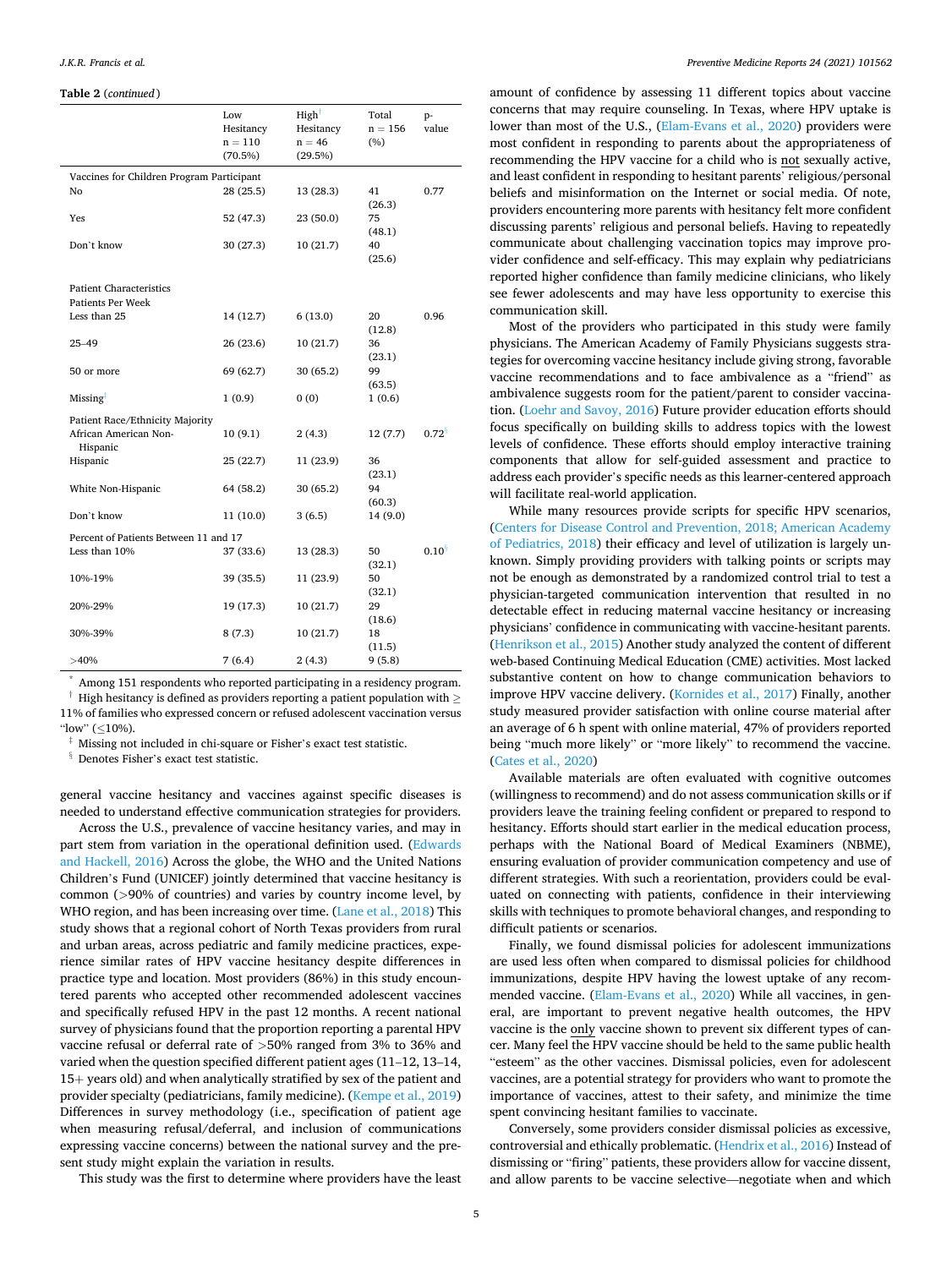<span id="page-6-0"></span>

**Fig. 2.** Providers' Confidence in Responding to 11 Different Parental Concerns Contributing to HPV Vaccine Hesitancy.

**Table 3**  Providers' Reported Reasons for Families' Refusal of Adolescent versus HPV Vaccination.

| Reasons for refusal, $n = 156$     | Adolescent vaccines, n<br>(%) | HPV vaccine, n (%) |
|------------------------------------|-------------------------------|--------------------|
| Safety concerns                    | 101 (65)                      | 79 (51)            |
| Vaccine(s) not needed              | 95 (61)                       | 112 (72)           |
| Philosophical/religious            | 65 (42)                       | 54 (35)            |
| Lack of knowledge                  | 62 (40)                       | 58 (37)            |
| Does not want multiple<br>vaccines | 53 (34)                       | 17 (11)            |
| Child not appropriate age.         | 29 (19)                       | 53 (34)            |

vaccines to accept. These practices would not dismiss a family based on vaccine "preferences" alone. By allowing for flexible, alternative or exempt schedules, some providers feel they are offering a patientcentered, shared decision-making approach. Some suggest that dismissal may also adversely affect other providers' ability to communicate with vaccine-hesitant families in the future and the long-term consequences on patient-provider interactions. [\(Garcia and O](#page-8-0)'Leary, [2020\)](#page-8-0) Others contend that dismissal policies should only be used for diseases that could be transmitted in clinic areas (e.g. airborne transmission of meningitis). The fact that only a quarter (25%) of providers in this study agreed with dismissal policies after repeated attempts of counseling speaks to the level of indecision with this approach, and percolating need for strategies to manage the changing scope and growing dynamic of vaccine hesitancy. This area needs further investigation to determine the legal, ethical, and health effects of dismissal policies.

Despite the novelty of this study, it is not without its restrictions. Limitations of this study include the cross-sectional nature and potential for selection bias. Providers may have unreliable recall of the proportions of parents who express hesitancy or refuse vaccines due to wellestablished cognitive biases, such as availability heuristics. [\(Marewski](#page-8-0)  [and Gigerenzer, 2012](#page-8-0)) This may bias results in both directions based on frequency and recency of contact with hesitant parents which could

influence memory and thus, selection of response options. Likewise, emotions could play a role in heuristic decision-making in medicine. ([Kahneman et al., 1982\)](#page-8-0) If a frustrated provider, for example, has to deal with hesisitant parents, then emotions could introduce bias in selection of response options.

A response rate could not be calculated for this study as it was a public link sent by regional professional societies and a large pediatric healthcare system where the contact information and total unique number of providers across the distribution lists was not shared with the researchers. While this survey invitation strategy preserved the anonymity of participating providers it did not enable linkage of providers to clinics/practices; thus, we could not apply a nested analytic approach to assess if multiple providers from one practice shared similar perceptions and confidence. Future studies could investigate how practice policies might impact personal decisions. While we queried providers about a diverse array of circumstances, our confidence scale may not detect the full range of factors contributing to hesitant attitudes. Finally, this North Texas study population may not be generalizable to other geographic regions. This region, however, deserves thoughtful attention as it has one of the lowest HPV vaccine uptake rates within the state of Texas ([Conrey et al., 2020\)](#page-7-0) and the country. ([Elam-Evans et al., 2020](#page-7-0))

### **5. Conclusion**

Providers need patient-centered communication tools to address parent HPV vaccine hesitancy and refusal behaviors. Ideally, evaluation of these tools would determine what strategies work best in certain contexts and with specific concerns. ([MacDonald and Dube, 2015\)](#page-8-0) Dismissing families is one type of reaction to counter hesitancy yet does not address the family's underlying cognitions, emotions, or social context. Communication is an essential part of any office visit between an adolescent, parent and a provider, and evidence-based tools focused specifically on managing vaccine hesitancy and conflict resolution should be developed and evaluated.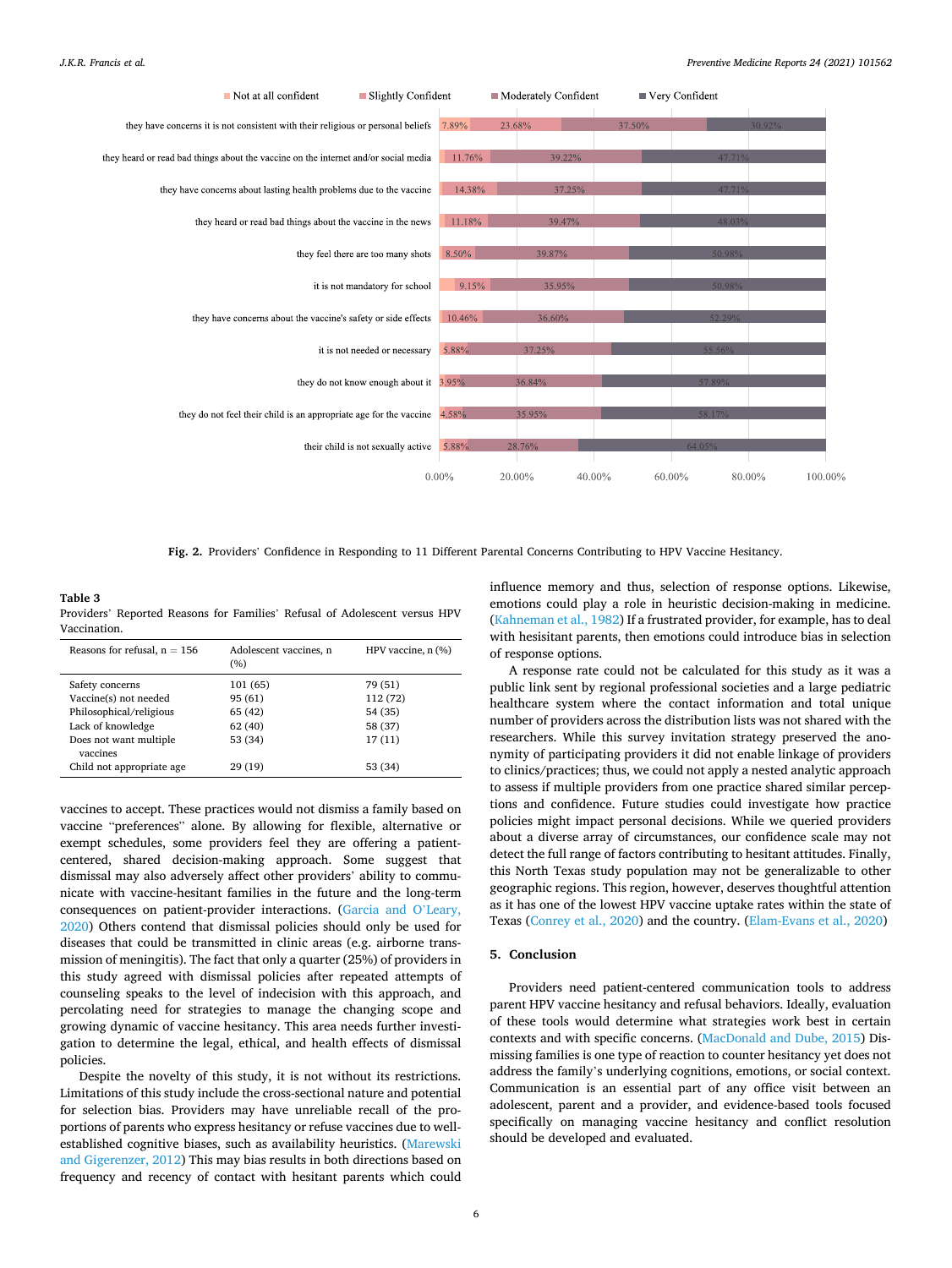### <span id="page-7-0"></span>**Declaration of Competing Interest**

The authors declare the following financial interests/personal relationships which may be considered as potential competing interests: Erika Thompson is a consultant for Merck Pharmaceuticals related to HPV vaccination. She became a consultant after the paper was originally submitted for publication.

#### *Acknowledgements*

We would like to acknowledge the effort by the entire research team, specifically the research coordinators (David Monticalvo and Lisa Quirk), the organizations that assisted with recruitment, and the survey participants.

## *Funding*

This work was funded by the National Cancer Institute (No. P30 CA142543-08S1), Lyda Hill Philanthropies, Dallas TX; and the National Institutes of Health (No. K23 HD097291). The content is solely the responsibility of the authors and does not necessarily represent the official views of the study sponsors. The sponsors did not have a role in the study design; in the collection, analysis and interpretation of data; in the writing of the report; and in the decision to submit the article for publication.

## **Appendix A. Supplementary data**

Supplementary data to this article can be found online at [https://doi.](https://doi.org/10.1016/j.pmedr.2021.101562)  [org/10.1016/j.pmedr.2021.101562.](https://doi.org/10.1016/j.pmedr.2021.101562)

#### **References**

- Okita, T., Enzo, A., Kadooka, Y., Tanaka, M., Asai, A., 2020. The controversy on HPV vaccination in Japan: Criticism of the ethical validity of the arguments for the suspension of the proactive recommendation. Health Policy 124 (2), 199–204. <https://doi.org/10.1016/j.healthpol.2019.12.011>.
- World Health Organization. Ten threats to global health in 2019, https://www.who.int/ emergencies/ten-threats-to-global-health-in-2019; 2019 [Accessed Nov 14, 2019].
- Failure to vaccinate and vaccine failure, 2019. Nat Microbiol 4 (5), 725. https://doi.org/ 10.1038/s41564-019-0450-
- Hough-Telford, C., Kimberlin, D.W., Aban, I., Hitchcock, W.P., Almquist, J., Kratz, R., OConnor, K.G., 2016. Vaccine delays, refusals, and patient dismissals: A survey of pediatricians. Pediatrics 138 (3), e20162127. [https://doi.org/10.1542/peds.2016-](https://doi.org/10.1542/peds.2016-2127)
- [2127.](https://doi.org/10.1542/peds.2016-2127) Gust, D.A., Darling, N., Kennedy, A., Schwartz, B., 2008. Parents with doubts about vaccines: Which vaccines and reasons why. Pediatrics 122 (4), 718–725. [https://doi.](https://doi.org/10.1542/peds.2007-0538)  [org/10.1542/peds.2007-0538.](https://doi.org/10.1542/peds.2007-0538)
- Elam-Evans, L.D., Yankey, D., Singleton, J.A., Sterrett, N., Markowitz, L.E., Williams, C. L., Fredua, B., McNamara, L., Stokley, S., 2020. National, regional, state, and selected local area vaccination coverage among adolescents aged 13–17 years – United States, 2019. MMWR Morb Mortal Wkly Rep 69 (33), 1109–1116. [https://](https://doi.org/10.15585/mmwr.mm6933a1)  [doi.org/10.15585/mmwr.mm6933a1.](https://doi.org/10.15585/mmwr.mm6933a1)
- Kempe, A., Saville, A.W., Albertin, C., Zimet, G., Breck, A., Helmkamp, L., Vangala, S., Dickinson, L.M., Rand, C., Humiston, S., Szilagyi, P.G., 2020. Parental hesitancy about routine childhood and influenza vaccinations: A national survey. Pediatrics 146 (1), e20193852. [https://doi.org/10.1542/peds.2019-3852.](https://doi.org/10.1542/peds.2019-3852)
- Conrey, R., Valencia, V., Cioletti, A., Williams-Brown, M.Y., 2020. Regional variation in human papillomavirus vaccination uptake and completion among adolescents 13–17 in the state of Texas. Vaccine 38 (25), 4119–4124. [https://doi.org/10.1016/j.](https://doi.org/10.1016/j.vaccine.2020.03.059)  [vaccine.2020.03.059](https://doi.org/10.1016/j.vaccine.2020.03.059).
- Olive, J.K., Hotez, P.J., Damania, A., Nolan, M.S., 2018. Correction: The state of the antivaccine movement in the United States: A focused examination of nonmedical exemptions in states and counties. PLoS Med 15 (7), e1002616. [https://doi.org/](https://doi.org/10.1371/journal.pmed.100261610.1371/journal.pmed.1002616.g00110.1371/journal.pmed.1002616.g00210.1371/journal.pmed.1002616.g00310.1371/journal.pmed.1002616.t001)  [10.1371/journal.pmed.100261610.1371/journal.pmed.1002616.g00110.1371/](https://doi.org/10.1371/journal.pmed.100261610.1371/journal.pmed.1002616.g00110.1371/journal.pmed.1002616.g00210.1371/journal.pmed.1002616.g00310.1371/journal.pmed.1002616.t001) [journal.pmed.1002616.g00210.1371/journal.pmed.1002616.g00310.1371/journal.](https://doi.org/10.1371/journal.pmed.100261610.1371/journal.pmed.1002616.g00110.1371/journal.pmed.1002616.g00210.1371/journal.pmed.1002616.g00310.1371/journal.pmed.1002616.t001) [pmed.1002616.t001.](https://doi.org/10.1371/journal.pmed.100261610.1371/journal.pmed.1002616.g00110.1371/journal.pmed.1002616.g00210.1371/journal.pmed.1002616.g00310.1371/journal.pmed.1002616.t001)
- Conis, E., 2020. The history of the personal belief exemption. Pediatrics 145 (4), e20192551.<https://doi.org/10.1542/peds.2019-2551>.
- Roberts, J.R., Thompson, D., Rogacki, B., Hale, J.J., Jacobson, R.M., Opel, D.J., Darden, P.M., 2015. Vaccine hesitancy among parents of adolescents and its association with vaccine uptake. Vaccine 33 (14), 1748–1755. [https://doi.org/](https://doi.org/10.1016/j.vaccine.2015.01.068)  [10.1016/j.vaccine.2015.01.068.](https://doi.org/10.1016/j.vaccine.2015.01.068)
- Walker, T.Y., Elam-Evans, L.D., Yankey, D., Markowitz, L.E., Williams, C.L., Fredua, B., Singleton, J.A., Stokley, S., 2019. National, regional, state, and selected local area vaccination coverage among adolescents aged 13–17 years – United States, 2018.

MMWR Morb Mortal Wkly Rep 68 (33), 718–723. [https://doi.org/10.15585/mmwr.](https://doi.org/10.15585/mmwr.mm6833a2)  [mm6833a2.](https://doi.org/10.15585/mmwr.mm6833a2)

- Office of disease prevention and health promotion. Increase routine vaccination coverage levels for adolescents. https://www.healthypeople.gov/2020/topics-objectives/ topic/immunization-and-infectious-diseases/objectives; 2019 [accessed Nov 19, 2019].
- Rodriguez, S.A., Mullen, P.D., Lopez, D.M., Savas, L.S., Fernández, M.E., 2020. Factors associated with adolescent HPV vaccination in the U.S.: A systematic review of reviews and multilevel framework to inform intervention development. Prev Med 131, 105968. [https://doi.org/10.1016/j.ypmed.2019.105968.](https://doi.org/10.1016/j.ypmed.2019.105968)
- Mullins, T.L.K., Griffioen, A.M., Glynn, S., Zimet, G.D., Rosenthal, S.L., Fortenberry, J.D., Kahn, J.A., 2013. Human papillomavirus vaccine communication: Perspectives of 11–12 year-old girls, mothers, and clinicians. Vaccine 31 (42), 4894–4901. [https://](https://doi.org/10.1016/j.vaccine.2013.07.033)  [doi.org/10.1016/j.vaccine.2013.07.033.](https://doi.org/10.1016/j.vaccine.2013.07.033)
- Shay, L.A., Baldwin, A.S., Betts, A.C., Marks, E.G., Higashi, R.T., Street, R.L., Persaud, D., Tiro, J.A., 2018. Parent-provider communication of HPV vaccine hesitancy. Pediatrics 141 (6), e20172312.<https://doi.org/10.1542/peds.2017-2312>.
- Paterson, P., Meurice, F., Stanberry, L.R., Glismann, S., Rosenthal, S.L., Larson, H.J., 2016. Vaccine hesitancy and healthcare providers. Vaccine 34 (52), 6700–6706. [https://doi.org/10.1016/j.vaccine.2016.10.042.](https://doi.org/10.1016/j.vaccine.2016.10.042)
- Hswen, Y., Gilkey, M.B., Rimer, B.K., Brewer, N.T., 2017. Improving physician recommendations for human papillomavirus vaccination: The role of professional organizations. Sex Transm Dis 44 (1), 43–48. [https://doi.org/10.1097/](https://doi.org/10.1097/OLQ.0000000000000543) [OLQ.0000000000000543.](https://doi.org/10.1097/OLQ.0000000000000543)
- Witteman, H.O., 2015. Addressing vaccine hesitancy with values. Pediatrics 136 (2), 215–217. <https://doi.org/10.1542/peds.2015-0949>.
- Dube, E., 2017. Addressing vaccine hesitancy: The crucial role of healthcare providers. Clin Microbiol Infect 23 (5), 279–280. <https://doi.org/10.1016/j.cmi.2016.11.007>.
- Leung SOA, Akinwunmi B, Elias KM, et al. Educating healthcare providers to increase human papillomavirus (HPV) vaccination rates: A qualitative systematic review. Vaccine X 2019;3100037. DOI: 10.1016/j.jvacx.2019.100037.
- Walling, E.B., Dodd, S., Bobenhouse, N., Reis, E.C., Sterkel, R., Garbutt, J., 2019. Implementation of strategies to improve human papillomavirus vaccine coverage: A provider survey. Am J Prev Med 56 (1), 74–83. [https://doi.org/10.1016/j.](https://doi.org/10.1016/j.amepre.2018.07.038)  [amepre.2018.07.038](https://doi.org/10.1016/j.amepre.2018.07.038).
- Gilkey, M.B., Parks, M.J., Margolis, M.A., McRee, A.-L., Terk, J.V., 2019. Implementing evidence-based strategies to improve HPV vaccine delivery. Pediatrics 144 (1), e20182500.<https://doi.org/10.1542/peds.2018-2500>.
- Centers for Disease Control and Prevention. You are the key to HPV cancer prevention, https://www.cdc.gov/vaccines/ed/vaccine-communication/you-are-key-2018.html; 2018 [accessed Nov 19, 2019].
- American Academy of Pediatrics. HPV champion toolkit, https://www.aap.org/en-us/ advocacy-and-policy/aap-health-initiatives/immunizations/HPV-Champion-Toolkit/Pages/HPV-Champion-Toolkit.aspx; 2018 [accessed Nov 19, 2019].
- Kornides ML, Garrell JM, and Gilkey MB. Content of web-based continuing medical education about HPV vaccination. Vaccine 2017;35(35 Pt B):4510-14. DOI: 10.1016/j.vaccine.2017.07.038.
- Cates JR, Diehl SJ, Fuemmeler BF, et al. Toward optimal communication about HPV vaccination for preteens and their parents: Evaluation of an online training for pediatric and family medicine health care providers. J Public Health Manag Pract 2020;26(2):159-67. DOI: 10.1097/PHH.0000000000001022.
- Bernstein, H.H., Bocchini, J.A., 2017. and COMMITTEE ON INFECTIOUS DISEASES. Practical approaches to optimize adolescent immunization. Pediatrics 139 (3), e20164187.<https://doi.org/10.1542/peds.2016-4187>.
- Reno, J.E., O'Leary, S., Garrett, K., Pyrzanowski, J., Lockhart, S., Campagna, E., Barnard, J., Dempsey, A.F., 2018. Improving provider communication about HPV vaccines for vaccine-hesitant parents through the use of motivational interviewing. J Health Commun 23 (4), 313–320. [https://doi.org/10.1080/](https://doi.org/10.1080/10810730.2018.1442530) [10810730.2018.1442530](https://doi.org/10.1080/10810730.2018.1442530).
- Gilkey, M.B., McRee, A.L., 2016. Provider communication about HPV vaccination: A systematic review. Hum Vaccin Immunother 12 (6), 1454-1468. [https://doi.org/](https://doi.org/10.1080/21645515.2015.1129090) [10.1080/21645515.2015.1129090.](https://doi.org/10.1080/21645515.2015.1129090)
- Edwards, K.M., Hackell, J.M., 2016. Countering vaccine hesitancy. Pediatrics 138 (3), e20162146.<https://doi.org/10.1542/peds.2016-2146>.
- OLeary, S.T., Allison, M.A., Fisher, A., Crane, L., Beaty, B., Hurley, L., Brtnikova, M., Jimenez-Zambrano, A., Stokley, S., Kempe, A., 2015. Characteristics of physicians who dismiss families for refusing vaccines. Pediatrics 136 (6), 1103–1111. [https://](https://doi.org/10.1542/peds.2015-2086) [doi.org/10.1542/peds.2015-2086.](https://doi.org/10.1542/peds.2015-2086)
- Leask, J., Kinnersley, P., 2015. Physician communication with vaccine-hesitant parents: The start, not the end, of the story. Pediatrics 136 (1), 180-182. https://doi.org [10.1542/peds.2015-1382](https://doi.org/10.1542/peds.2015-1382).
- Alexander, K., Lacy, T.A., Myers, A.L., Lantos, J.D., 2016. Should pediatric practices have policies to not care for children with vaccine-hesitant parents? Pediatrics 138 (4), e20161597.<https://doi.org/10.1542/peds.2016-1597>.
- Szilagyi, P.G., Albertin, C.S., Gurfinkel, D., Saville, A.W., Vangala, S., Rice, J.D., Helmkamp, L., Zimet, G.D., Valderrama, R., Breck, A., Rand, C.M., Humiston, S.G., Kempe, A., 2020. Prevalence and characteristics of HPV vaccine hesitancy among parents of adolescents across the U.S. Vaccine 38 (38), 6027-6037. https://doi.org/ [10.1016/j.vaccine.2020.06.074.](https://doi.org/10.1016/j.vaccine.2020.06.074)
- Dudley, M.Z., Privor-Dumm, L., Dubé, È., MacDonald, N.E., 2020. Words matter: Vaccine hesitancy, vaccine demand, vaccine confidence, herd immunity and mandatory vaccination. Vaccine 38 (4), 709–711. [https://doi.org/10.1016/j.](https://doi.org/10.1016/j.vaccine.2019.11.056)  [vaccine.2019.11.056](https://doi.org/10.1016/j.vaccine.2019.11.056).
- Lane, S., MacDonald, N.E., Marti, M., Dumolard, L., 2018. Vaccine hesitancy around the globe: Analysis of three years of WHO/UNICEF joint reporting form data-2015-2017. Vaccine 36 (26), 3861–3867. <https://doi.org/10.1016/j.vaccine.2018.03.063>.